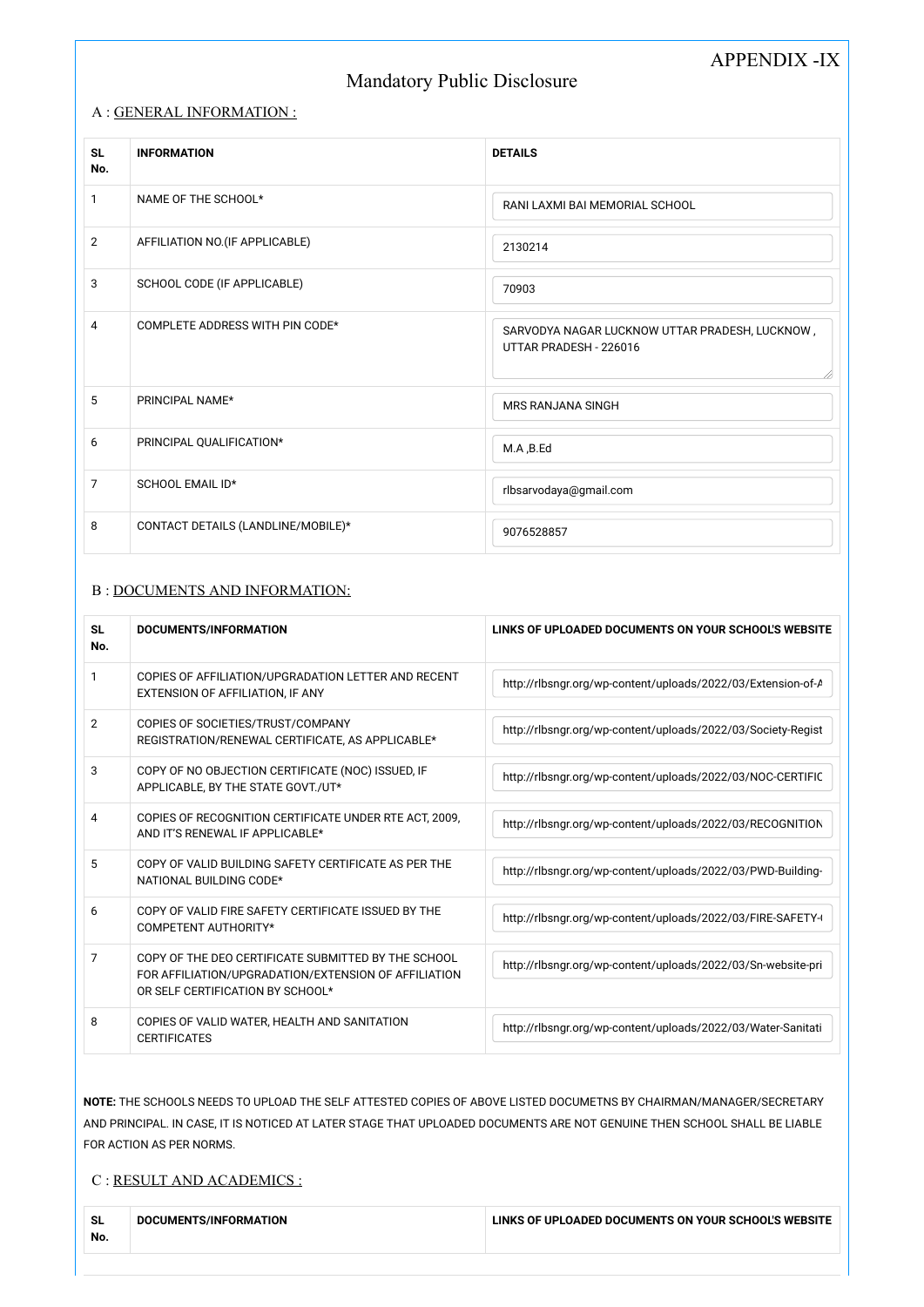|   | FEE STRUCTURE OF THE SCHOOL*                                                   | http://rlbsngr.org/fee-structure/                            |
|---|--------------------------------------------------------------------------------|--------------------------------------------------------------|
|   | ANNUAL ACADEMIC CALENDER*                                                      | http://rlbsngr.org/wp-content/uploads/2022/03/P2_ACADEMI(    |
| 3 | LIST OF SCHOOL MANAGEMENT COMMITTEE (SMC)*                                     | http://rlbsngr.org/wp-content/uploads/2022/03/SMC-ASSOCIA    |
|   | LIST OF PARENTS TEACHERS ASSOCIATION (PTA) MEMBERS*                            | http://rlbsngr.org/wp-content/uploads/2022/03/PARENT-TEAC    |
|   | LAST THREE-YEAR RESULT OF THE BOARD EXAMINATION AS PER<br><b>APPLICABILITY</b> | http://rlbsngr.org/wp-content/uploads/2022/03/RESULT-X-XII-3 |

### D : STAFF (TEACHING) :

| <b>SL</b><br>No. | <b>INFORMATION</b>                          | <b>DETAILS</b>    |
|------------------|---------------------------------------------|-------------------|
| 1                | PRINCIPAL*                                  | MRS RANJANA SINGH |
| $\overline{2}$   | TOTAL NO. OF TEACHERS*                      | 65                |
|                  | PGT*                                        | 19                |
|                  | TGT*                                        | 32                |
|                  | PRT*                                        | 14                |
| 3                | TEACHERS SECTION RATIO*                     | 1.5:1             |
| $\overline{4}$   | DETAILS OF SPECIAL EDUCATOR*                | $\mathbf{1}$      |
| 5                | DETAILS OF COUNSELLOR AND WELLNESS TEACHER* | $\overline{2}$    |

### RESULT CLASS: X

| <b>SL</b><br>No. | <b>YEAR</b> | NO. OF<br><b>REGISTERED</b><br><b>STUDENTS</b> | <b>NO. OF STUDENTS</b><br><b>PASSED</b> | <b>PASS</b><br><b>PERCENTAGE</b> | <b>REMARKS</b> |
|------------------|-------------|------------------------------------------------|-----------------------------------------|----------------------------------|----------------|
|                  | 2021        | 194                                            | 194                                     | 100                              |                |

#### RESULT CLASS: XII

| ~    | -АГ | <b>NO</b> | . I IF | <b>PASS</b> | nг    |
|------|-----|-----------|--------|-------------|-------|
| ີ ວ∟ | vr  | 0F        | . NC   | AJJ.        | TMADK |
|      |     |           |        |             |       |

| No. |      | <b>REGISTERED</b><br><b>STUDENTS</b> | <b>PASSED</b> | <b>PERCENTAGE</b> |  |
|-----|------|--------------------------------------|---------------|-------------------|--|
|     | 2021 | 215                                  | 215           | 100               |  |
|     |      |                                      |               |                   |  |

#### E : SCHOOL INFRASTRUCTURE:

| <b>SL</b><br>No. | <b>INFORMATION</b>                               | <b>DETAILS</b> |
|------------------|--------------------------------------------------|----------------|
|                  | TOTAL CAMPUS AREA OF THE SCHOOL (IN SQUARE MTR)* | 4596           |
|                  |                                                  |                |